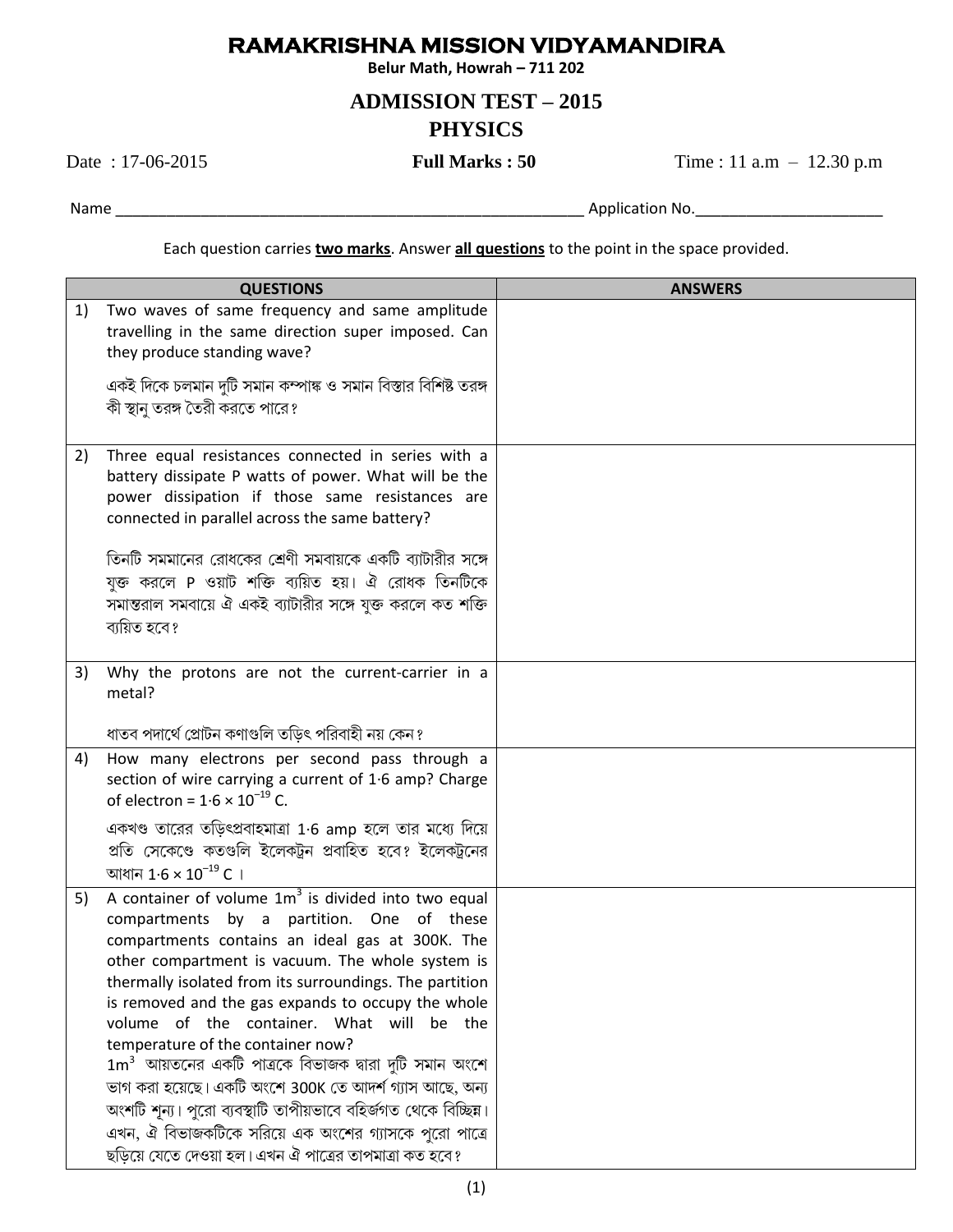| 6) | A monoatomic gas of n-moles is heated from                                                             |  |
|----|--------------------------------------------------------------------------------------------------------|--|
|    | temperature $T_1$ to $T_2$ under two different conditions (i)                                          |  |
|    | at constant volume and (ii) at constant pressure. What                                                 |  |
|    | is the change in internal energy of the gas?                                                           |  |
|    | একটি এক-অণু বিশিষ্ট n-মোল গ্যাসকে তাপপ্রদান করে তাপমাত্রা                                              |  |
|    | $T_1$ থেকে $T_2$ নিয়ে যাওয়া হল দুটি ভিন্ন শর্তে ঃ (i) গ্যাসের আয়তন                                  |  |
|    | স্থির রেখে, (ii) গ্যাসের চাপ স্থির রেখে। এর ফলে গ্যাসের                                                |  |
|    | অভ্যন্তরীণ শক্তির কী পরিবর্তন হবে?                                                                     |  |
| 7) | If a projectile is thrown from the surface of earth at an                                              |  |
|    | angle 45 degree with kinetic energy E what will be the                                                 |  |
|    | kinetic energy at the top of its motional path (locus)?                                                |  |
|    | পৃথিবীর উপরিতল থেকে E গতিশক্তি দিয়ে 45° কোণ করে একটি                                                  |  |
|    | বস্তুকে ছোঁড়া হল। বস্তুটির গতিপথের সর্বোচ্চ বিন্দুতে গতিশক্তি                                         |  |
|    | কত হবে?                                                                                                |  |
| 8) | Breaking stress of steel is $8\times10^6$ Nm <sup>-2</sup> ; calculate the                             |  |
|    | length<br>which<br>maximum<br>can<br>be<br>hanged                                                      |  |
|    | perpendicularly. Given density of steel = $8 \times 10^{3}$ kgm <sup>-3</sup> ,                        |  |
|    | $g = 10 \text{ms}^{-2}$ .                                                                              |  |
|    | ইস্পাতের অসহপীড়ন $8\times10^6$ Nm $^{-2}$ । সর্বোচ্চ কত দৈর্ঘ্যের ইস্পাত                              |  |
|    | তার উল্লম্বভাবে ঝোলানে যাবে? ইস্পাতের ঘনত্ব $8\times10^3$ kgm $^{-3}$ ,                                |  |
|    | $g = 10ms^{-2}$                                                                                        |  |
| 9) | If $\vec{u} + \vec{v} + \vec{w} = 0$ and $ \vec{u}  = 3$ , $ \vec{v}  = 5$ , $ \vec{w}  = 7$ then find |  |
|    | out the angle between $\vec{u}$ and $\vec{v}$ .                                                        |  |
|    |                                                                                                        |  |
|    | যদি $\vec{u} + \vec{v} + \vec{w} = 0$ এবং $ \vec{u}  = 3,  \vec{v}  = 5,  \vec{w}  = 7, \vec{w}$ বে    |  |
|    | $\vec{u}$ এবং $\vec{v}$ এর মধ্যের কোণ নির্ণয় কর।                                                      |  |
|    |                                                                                                        |  |
|    | 10) Two identical cans, one filled with ice and the other                                              |  |
|    | with water, roll down on incline plane under same                                                      |  |
|    | initial conditions, which will take the longer time to                                                 |  |
|    | roll down?                                                                                             |  |
|    | একই ধরনের দুটি পাত্রের একটি বরফদ্বারা এবং অপরটি জলদ্বারা                                               |  |
|    | পূর্ণ করা হলো। একই প্রাথমিক অবস্থার অধীনে পাত্রদুটি নততল                                               |  |
|    | বরাবর গড়াতে লাগল। কোন  পাত্রটি গড়াতে বেশী সময় নেবে?                                                 |  |
|    | 11) What will be the magnetic induction at a point O due                                               |  |
|    | to the current flowing through the wire as shown in                                                    |  |
|    | figure?                                                                                                |  |
|    |                                                                                                        |  |
|    |                                                                                                        |  |
|    |                                                                                                        |  |
|    |                                                                                                        |  |
|    | চিত্রে প্রদর্শিত তড়িৎ পরিবাহীটির O পয়েন্টে চৌম্বক আবেশ কত                                            |  |
|    | হবে?                                                                                                   |  |
|    | 12) Two charges are placed at a certain distance apart in                                              |  |
|    | air. If a dielectric sheet is placed between them what                                                 |  |
|    | will be the change of force between them?                                                              |  |
|    | দুটি আধানকে বায়ু মাধ্যমে একটি নির্দিষ্ট দূরত্বে স্থাপন করা হল। যদি                                    |  |
|    | একটি পরাবৈদ্যুতিক পাতকে তাদের মাঝে স্থাপন করা হয়, তাহলে                                               |  |
|    | তাদের মধ্যেকার বলের কিরূপ পরিবর্তন হবে?                                                                |  |
|    |                                                                                                        |  |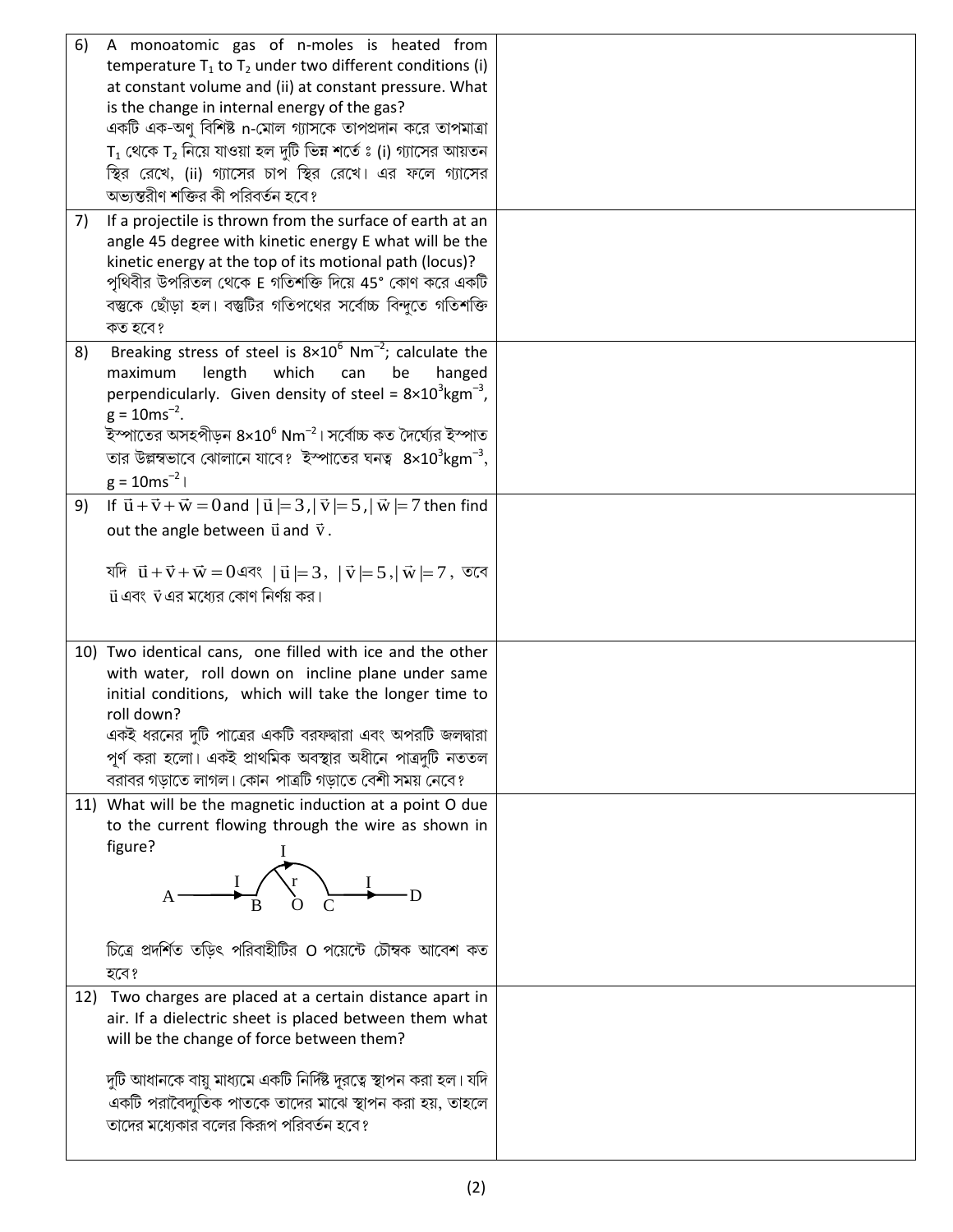| 13) A galvanometer having a coil of resistance $20\Omega$               |  |
|-------------------------------------------------------------------------|--|
| needs 20mA current for full-scale deflection. In order                  |  |
| to pass a maximum current of 2Amp through the                           |  |
| galvanometer, what resistance should be added as a                      |  |
| shunt?                                                                  |  |
| $20\Omega$ রোধের গ্যালভ্যানোমিটারের সূচকের পূর্ণবিক্ষেপের জন্য 20mA     |  |
| প্রবাহমাত্রার প্রয়োজন। এখন, ঐ গ্যালভ্যানোমিটারের মধ্য দিয়ে 2Amp       |  |
| প্রবাহমাত্রা পাঠাতে গেলে কত পরিমাণ রোধ সান্ট হিসাবে যোগ করতে            |  |
|                                                                         |  |
| হবে?                                                                    |  |
| 14) A radioactive nucleus can decay by two different                    |  |
| processes. The half-life for the first process is $t_1$ and             |  |
| that for the second process is $t_2$ . Calculate the                    |  |
| effective half-life of the nucleus.                                     |  |
| একটি তেজস্ক্রীয় নিউক্লিয়াসের দুটি ভিন্ন পদ্ধতিতে ক্ষয় হতে পারে।      |  |
| একটি পদ্ধতিতে অর্ধায়ু $t_1$ এবং অন্যটিতে $t_2$ নিউক্লিয়াসটির কার্যকরী |  |
| অৰ্ধায়ু কত ?                                                           |  |
|                                                                         |  |
| 15) A charge q is moving with velocity v produces an                    |  |
| electric field which satisfy Coulomb's law or Gauss's                   |  |
| law or both or none.                                                    |  |
| q পরিমাণ আধান সম্পন্ন একটি কণা v গতিবেগে গেলে যে                        |  |
| তড়িৎক্ষেত্র তৈরী হবে তা কুলম্বের সূত্র বা গাউসের সূত্র বা দুটোই        |  |
| মেনে চলবে বা কোনটাই মেনে চলবে না।                                       |  |
|                                                                         |  |
| 16) A wire is under tension in a sonometer with weight M                |  |
| hanging from one end of the wire. The density of the                    |  |
| mass is 8gm/cc. The vibrating wire emits a fundamental                  |  |
| frequency of 250 Hz. If the mass is completely dipped in                |  |
| a liquid, the frequency of the wire is 245 Hz. What is the              |  |
| density of the liquid?                                                  |  |
| একটি টান করা সোনোমিটার তারের প্রান্তে M ভরের ওজন ঝুলিয়ে                |  |
| টান করা আছে। ভরটির ঘনত্ব 8gm/cc । তারটি কম্পিত হলে                      |  |
| মূলসুরের কম্পাঙ্ক হয় 250 Hz। ভরটিকে কোন তরলে সম্পূর্ণ                  |  |
| ডুবিয়ে দিলে তারটির কম্পাঙ্ক হয় 245 Hz । তরলের ঘনত্ব কত?               |  |
| 17) A beam of yellow light and a beam of ultraviolet light              |  |
| has same total energy. Which has fewer photons?                         |  |
| একটি হলুদ বর্ণের আলোকগুচ্ছ এবং একটি অতিবেগুনী বর্ণের                    |  |
| আলোকগুচ্ছ সমান শক্তিবিশিষ্ট। কোন বর্ণের আলোকে ফোটন                      |  |
| কণার সংখ্যা কম হবে?                                                     |  |
| 18) If a equiconvex lens is divided equally along its optical           |  |
| axis will their focal length change?                                    |  |
| যদি একটি সমত্তল লেন্সকে তার আলোকীয় অক্ষ বরাবর সমান                     |  |
| অংশে ভাগ করা হয়, তাহলে তাদের ফোকাস দূরত্ব কী পরিবর্তিত                 |  |
|                                                                         |  |
| হবে?                                                                    |  |
| 19) White light is a mixture of light of wave lengths                   |  |
| between 400nm and 700nm. If this light goes through                     |  |
| water ( $\mu$ = 1.33), what are the limits of the wave                  |  |
| length there?                                                           |  |
| সাদা আলো 400nm থেকে 700nm পর্যন্ত তরঙ্গ দৈর্ঘ্যের আলোর                  |  |
| মিশ্রণ। ঐ সাদা আলো যদি জলের $(\mu = 1.33)$ মধ্যে দিয়ে যায়             |  |
| তাহলে তরঙ্গদৈর্ঘ্যের সীমামান কী হবে?                                    |  |